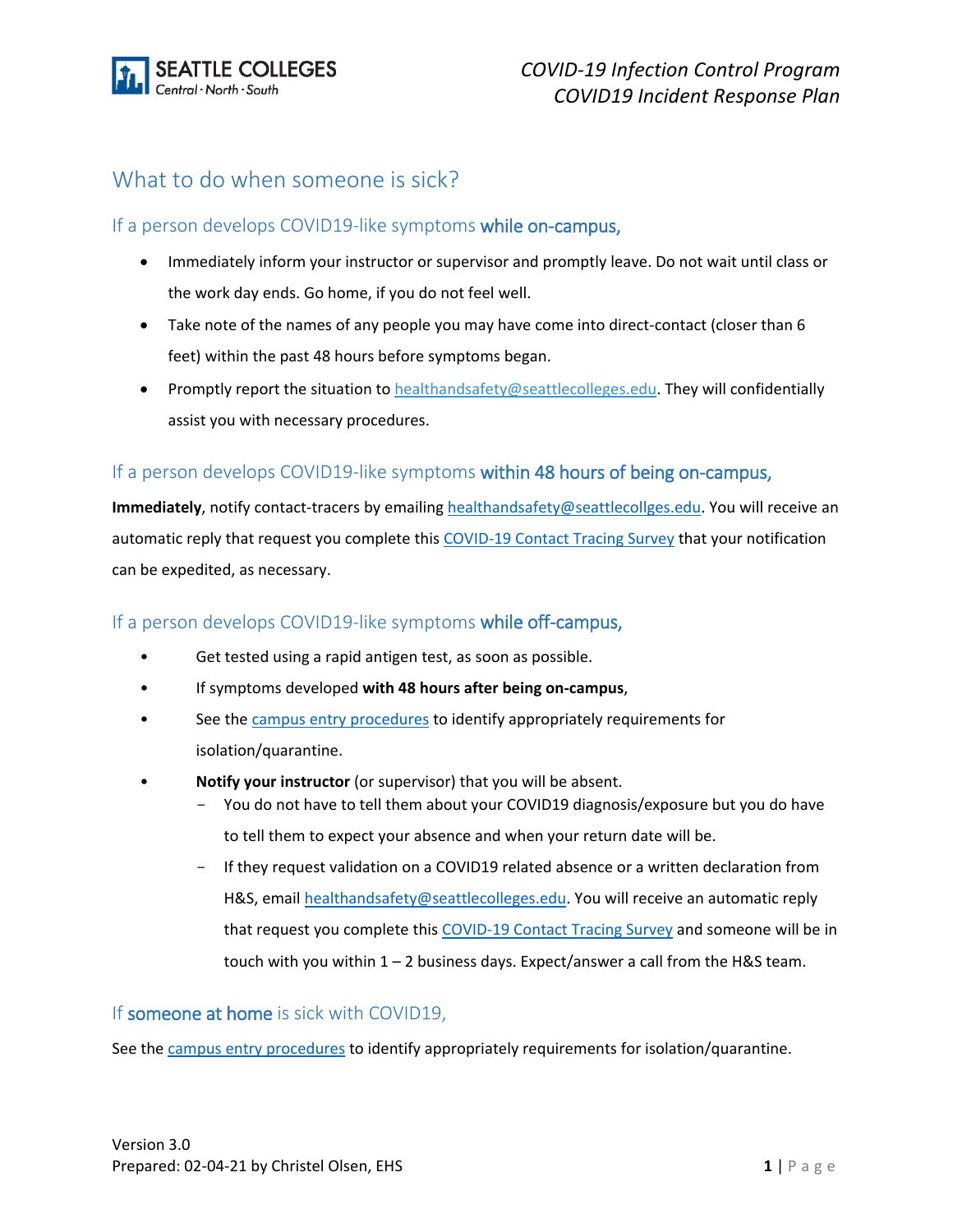

### If an instructor or supervisor is notified that someone has tested positive for COVID19,

- Do not notify others (including your supervisor or dean) the H&S team and the campus public information office will manage notifications of this kind.
- Instruct the individual to promptly report their situation to campus contact-tracers by emailing [healthandsafety@seattlecolleges.edu.](mailto:healthandsafety@seattlecolleges.edu)
- **Also**, confidentially notify the campus contact-tracers by emailing the following information to [healthandsafety@seattlecolleges.edu.](mailto:healthandsafety@seattlecolleges.edu) The person's:
	- Full name of the individual
	- SID/EMPLID
	- $-$  Contact phone number (if you have it)
	- When were they last on-campus and what do you know about the situation?

#### If an instructor or supervisor is notified of an on-campus illness,

- Direct the individual to immediately return home. If they cannot immediately leave:
	- Separate them from others using either permanent (e.g., wall/different room) or temporary barrier (e.g., plastic sheeting)
	- Ensure they wear a face covering;
	- Restrict the number of personnel entering isolation area
- Immediately contact H&S for instruction by calling 206.934.5522 (leave a message and await a call back) or email [healthandsafety@seattlecolleges.edu.](mailto:healthandsafety@seattlecolleges.edu)

#### **Other important things to note**:

- Faculty, staff, and students are **not to be making announcements** about someone else's personal health situation (even if the information is volunteered to you). Communications of that kind are managed by trained and authorized officials, only.
- Faculty, staff, and students **do not have the right** to ask for diagnostic information such as COVID19 test results – especially, if you are in a position of authority.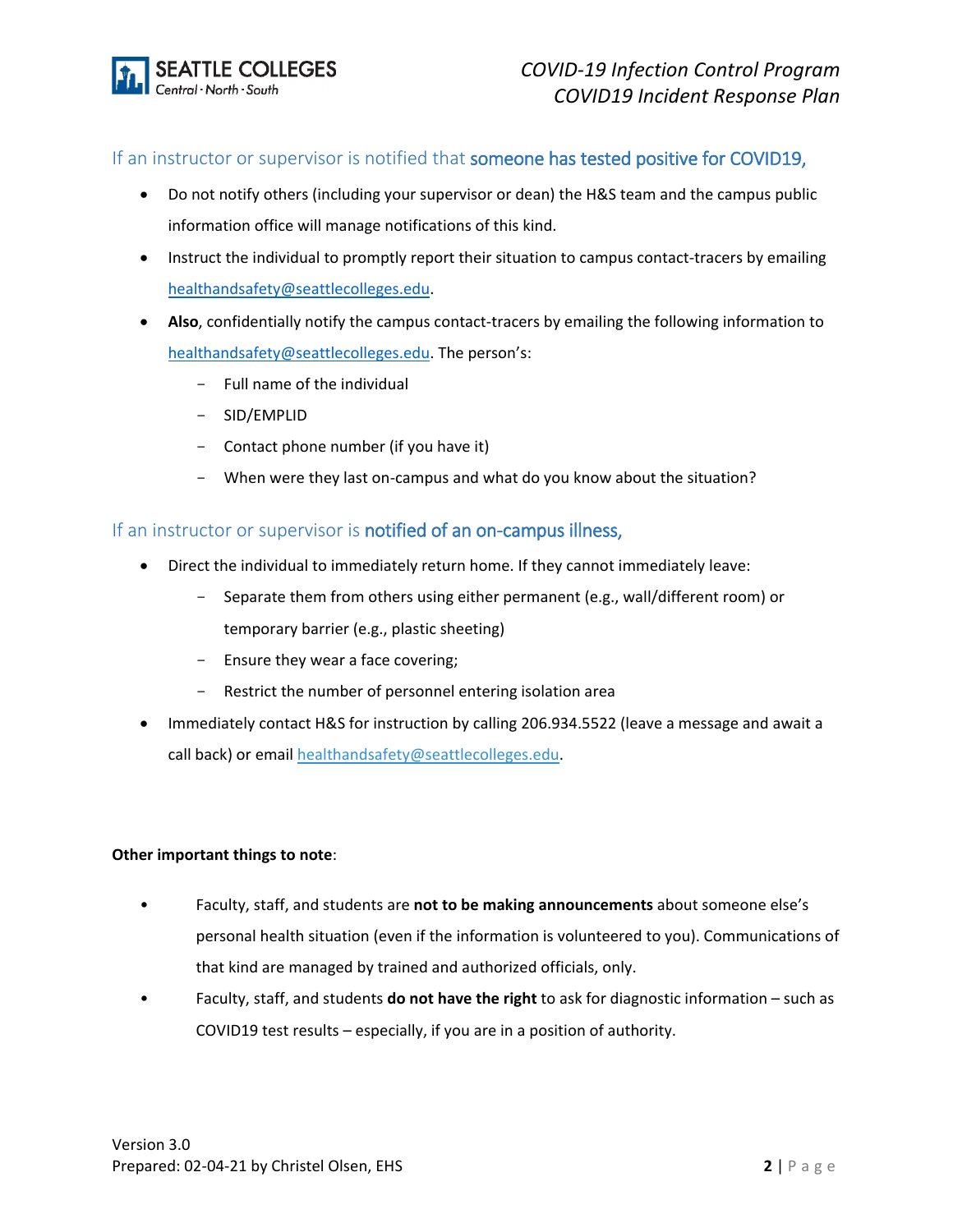

# When the H&S team is notified of a COVID19 case or illness:

When H&S receives a notification of someone infected with COVID19, the team works together to simultaneously complete the following:

Contact-tracers will contact and interview the individual. The goal is to determine:

- 1. A safe campus return date for the individual
- 2. Was there risk for transmission?
	- Was the individual actually on-campus during the estimated contagious period?
	- Was anyone potentially-exposed during the individual's on-campus activities?

"**Potential-exposure**" is having had sustained contact, for 15 minutes or more, at less than 6 feet, within 48 hours before to the individual's symptoms onset or while symptomatic. Although masking reduces the risk of actual-exposure, a person is considered potentially-exposed regardless of whether or not a mask (or personal protective equipment) was worn. Potentialexposure also includes being intimate with, or being sneezed/coughed on by the individual, within 48 hours before to the individual's symptoms onset or while symptomatic.

- Simply passing someone in the hallway or entering a room previously occupied by an infected individual does not constitute potential-exposure.
- To be in the same room (with 6 feet of physical-distance from the infected individual) does not constitute potential-exposure.
- 3. **Contact-tracers will** directly, contact and (confidentially) notify any individuals identified as one who might have been potentially-exposed. They will instruct them to get tested and follow quarantine protocols. They will not disclose the identity of or any details that would help a person deduce the identity of the individual infected with COVID19.